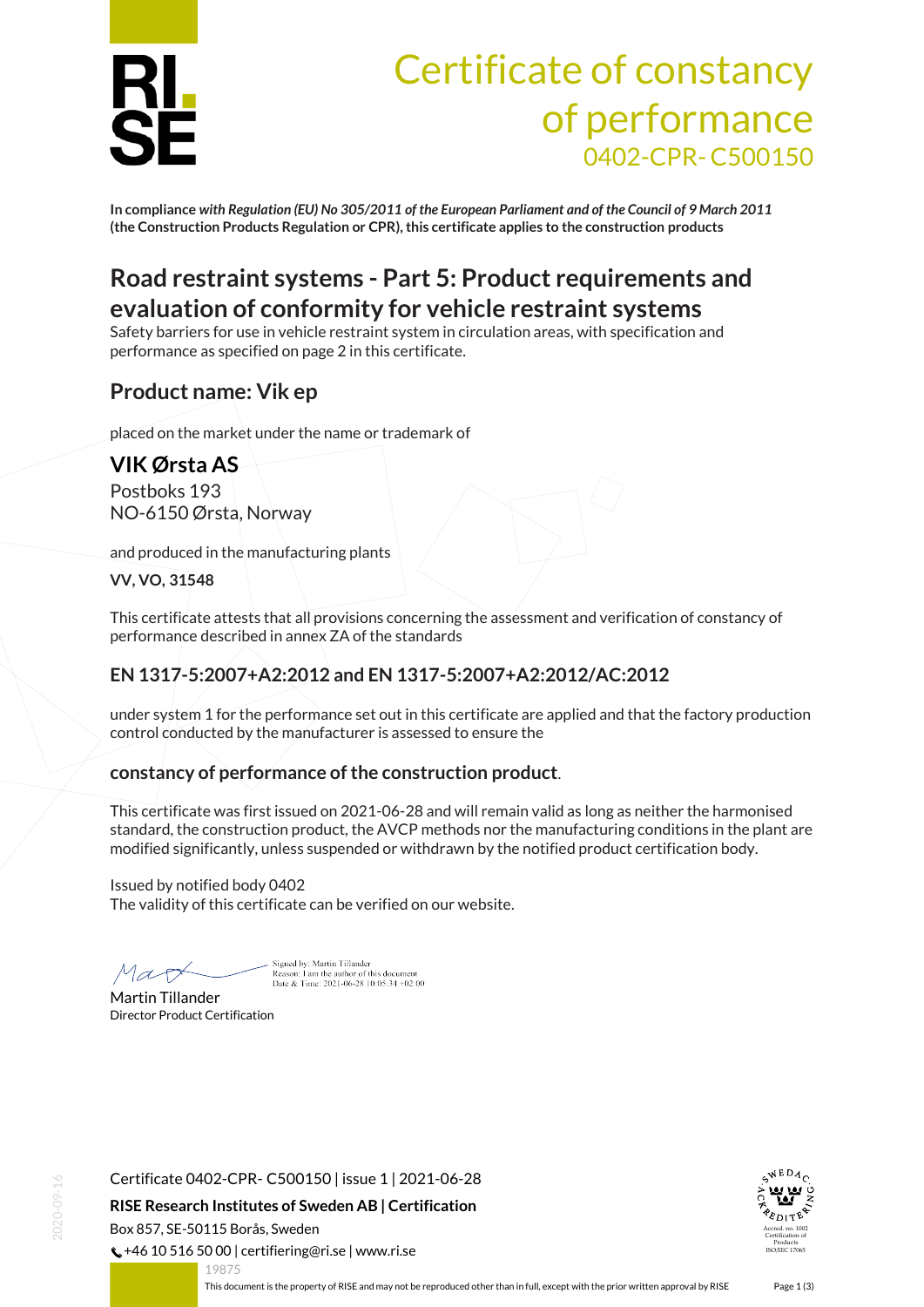

## Certificate of constancy of performance

### **Specification**

| <b>Product</b> | Description and configuration |                                                            |  |  |
|----------------|-------------------------------|------------------------------------------------------------|--|--|
|                | Post distance:                | $4.0$ m or 6.0 m                                           |  |  |
| Vik ep         | Height from road surface:     | $0.75$ m (total), 0.6 m (centre of rail)                   |  |  |
|                | Rails:                        | A-profile $4300 \times 306 \times 83$ , thickness 2.5 mm   |  |  |
|                |                               | Material: S355                                             |  |  |
|                |                               | Alternative 3 mm rail                                      |  |  |
|                |                               | A-profile $4316 \times 310 \times 82$ , thickness 3 mm     |  |  |
|                |                               | Material: S355                                             |  |  |
|                | Steel post:                   | C 100 $\times$ 60 $\times$ 25 mm, thickness 4 mm           |  |  |
|                |                               | Length min 1.5 m, driven in soil min 0.80 m,               |  |  |
|                |                               | for baseplate 0.65m                                        |  |  |
|                |                               | Material: S355                                             |  |  |
|                |                               | Post stiffener (soil only) $230 \times 85 \times 45$ mm    |  |  |
|                |                               | thickness 4 mm. Material S355                              |  |  |
|                | BasePlate:                    | Plate $200 \times 200 \times 20$ mm (thickness of 20 mm    |  |  |
|                |                               | is a minimum)                                              |  |  |
|                |                               | Holes for anchoring bolts $\varnothing$ 27 mm. Anchoring   |  |  |
|                |                               | bolts minimum $4 \times M20$ , $140 \times 140$ placement. |  |  |
|                |                               | Steel S355                                                 |  |  |
|                |                               | Steel tape $44 \times 3$ mm                                |  |  |
|                |                               | Steel S235                                                 |  |  |

[Certificate 0402-CPR-](#page-0-0) C500150 | issue 1 | 2021-06-28 **RISE Research Institutes of Sweden AB | Certification**